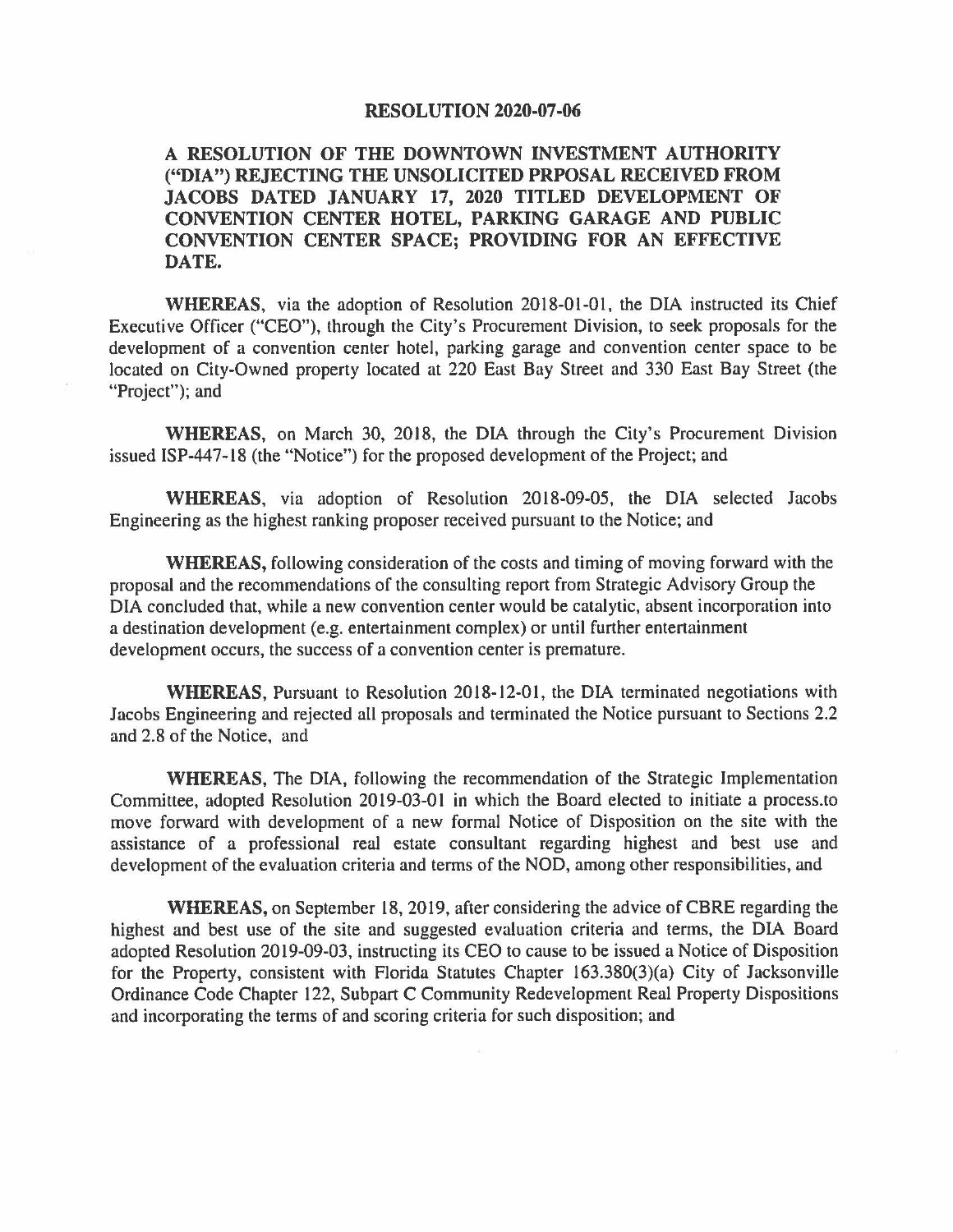## RESOLUTION 2020-07-06 PAGE 2 OF 3

**WHEREAS,** the DIA, through the City's Procurement Division, released on October 21, 2019, ISP-0307-20 - Notice of Disposition with a Proposal Due Date of January 22, 2020 ("NOD"); and

**WHEREAS,** the pursuant to Resolution 2020-02-01, and following public comment and discussion by the Board of potential convention center use of the site, the DIA selected Spandrel Development Group as the respondent to ISP-0307-20 whose proposal was deemed in the public interest, furthered the North Bank Community Redevelopment Area Plan and furthered Sec. 163.380 Florida Statutes, and approved entering into negotiations for a Term Sheet with Spandrel Development Group for the sale and redevelopment of the Courthouse Site and a contingent sale and redevelopment of the Annex Site, and

**WHEREAS,** following the board action on Resolution 2020-02-01, DIA staff obtained from the City's Procurement Division a copy of a previously sealed unsolicited proposal for the same site which had been received while the NOD process was open but which had not been submitted in compliance with the procurement procedures required for the NOD, and

**WHEREAS,** following review by staff, it was determined that the proposal was a proposal for a convention center and associated facilities on the subject site, submitted by essentially the same respondent and of the same design, as the previous Jacobs proposal above with a revised financial structure that contemplated the City would retain ownership of the property and enter into a long term agreement with the proposer to operate the facility for an amount that covered construction costs and operating losses the terms of which were to be negotiated; and

**WHEREAS,** the DIA, by its previous decisions and resolutions described above, has determined that a mixed use development such as the proposal of Spandrel Development is the highest and best use of this site in furtherance of the CRA plan and Florida Statutes, and that circumstances have not changed and the prior conclusions regarding a convention center on the site remain valid,

**NOW THEREFORE, BE IT RESOLVED** by the Board of the Downtown Investment Authority:

**Section 1.** The DIA finds that the recitals set forth above are true and correct and are incorporated herein by this reference.

**Section 2.** The unsolicited proposal from Jacobs titled Development of Convention Center Hotel, Parking Garage and Public Convention Center Space which was submitted to the DIA on or about January 20, 2020 and delivered to and held by the City's Office of Procurement until February 24, 2020, is hereby formally rejected.

**Section 3.** The staff of the DIA shall continue to be mindful of the market readiness of Downtown for a potential convention center as well as the suitability of other potential Downtown sites for this use.